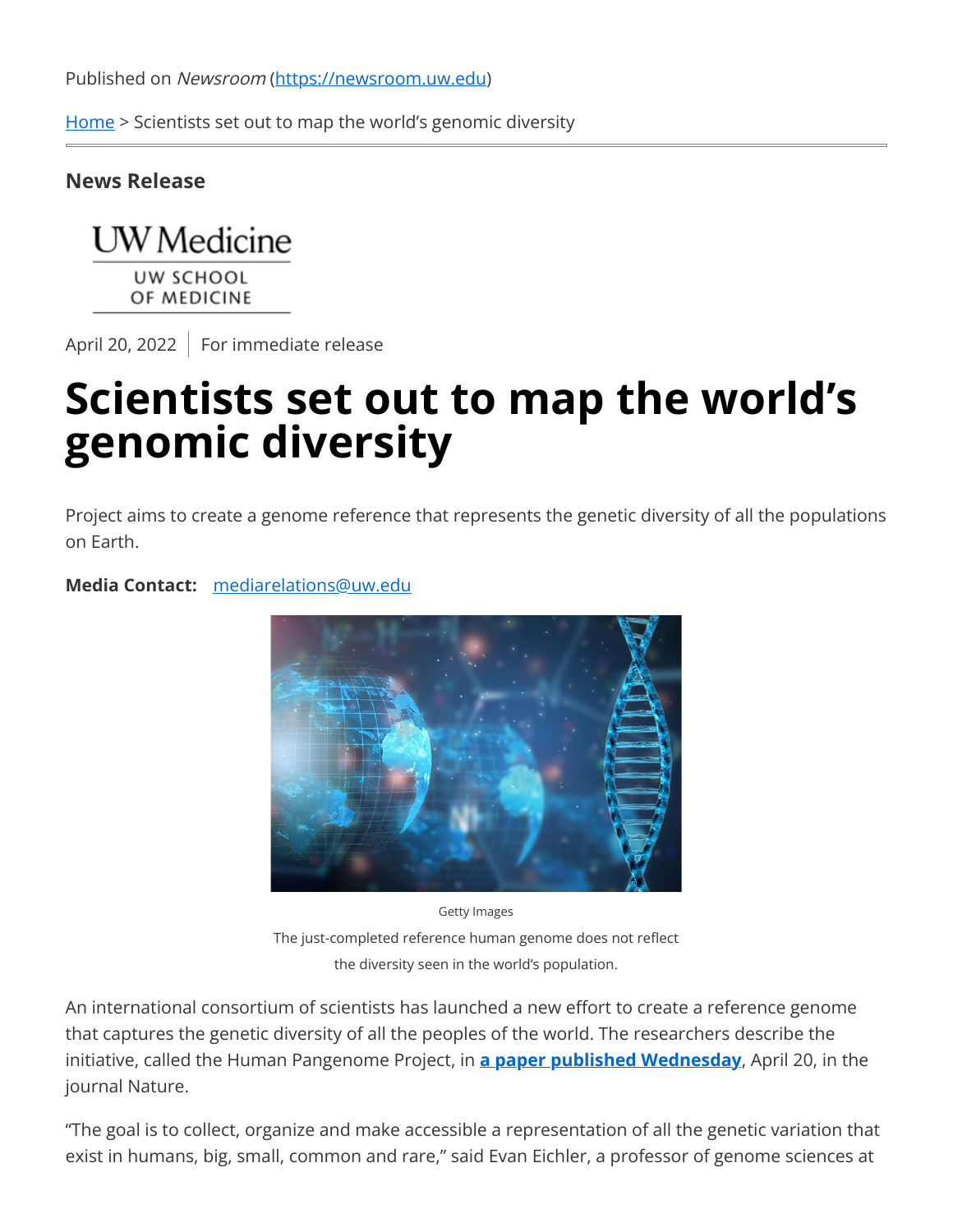the University of Washington School of Medicine in Seattle and a co-author of the paper.

More than a dozen research institutions are collaborating on the international project. The effort is funded by the U.S. National Human Genome Research Institute and National Institutes of Health.

The human genome consists of sequence of 3.1 billion DNA molecules. Overall, our genomes are remarkably similar. But small differences in the sequences of our genomic DNA play a large role in determining what makes each individual unique, including his or her risk for disease.

A reference genome helps describe those differences by mapping the location of genes and other elements of the genome. Researchers use this map to identify new genes, variants of known genes and other functional elements, and to share and compare their findings with other scientists.

Earlier this spring, scientists announced that they had finished a two-decades long effort create a genome reference that represented a complete map of a human genome. This reference genome is a composite created from the DNA sequences of a very small group, about 20 individuals, with most of the sequence coming from a single individual. As a result, the reference does not reflect the diversity seen in the world's population. Indeed, most studies of the human genome are based on samples from individuals of European origin.

The new initiative seeks to address this shortcoming by creating multiple complete reference genomes representing hundreds of people from around the world. "We don't want to have <sup>a</sup> (single) reference; we want to have *many* references that will capture human diversity," Eichler said.

An important part of the initiative will be obtaining the consent and collaboration from groups who might be wary of efforts by Western scientists to sequence their population's DNA, Eichler said. "Some groups have said, 'Thanks, but no thanks.' And we have to respect their autonomy."

Other populations have expressed interest, but want to do their own genome-sequencing and make the results available on their terms. The project is trying to provide these communities with the technology and skills they need to conduct this science.

"We think there are huge advantages for everyone if we had all people represented in the pangenome, but we need to let people go at their own pace and make their own decisions," Eichler said.

The initial goal of the project is to create genome sequences from 350 individuals from diverse populations over the next five years. The researchers will use a laborious and time-consuming process called "long read" sequencing that allows them to map an entire genome, error-free, from end to end. Previous methods yielded sequences riddled with gaps, often missing large segments of genome. Ultimately, the project organizers hope to sequence thousands of genomes to capture as much human genetic diversity as possible.

The long-range goal is to someday enable a person anywhere in the world to go into a doctor's clinic and have a DNA sample collected and sequenced. The patient's individual sequence could then be compared with the reference pangenome to characterize the patient's genotype, providing